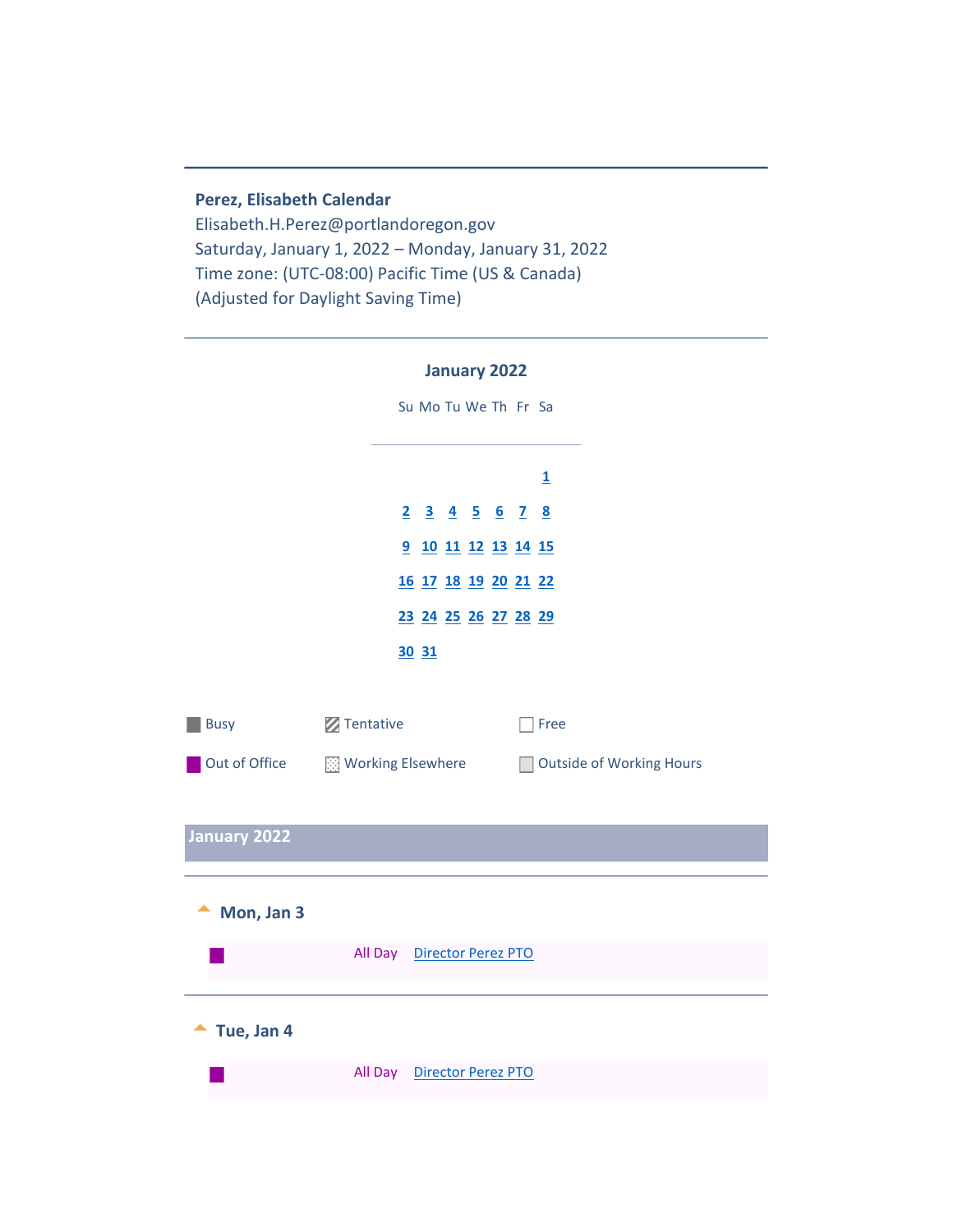<span id="page-1-3"></span><span id="page-1-2"></span><span id="page-1-1"></span><span id="page-1-0"></span>

| Wed, Jan 5            |                                                                   |  |
|-----------------------|-------------------------------------------------------------------|--|
|                       | All Day Director Perez PTO                                        |  |
|                       |                                                                   |  |
| Thu, Jan 6            |                                                                   |  |
|                       | All Day Director Perez PTO                                        |  |
| Fri, Jan 7            |                                                                   |  |
|                       | All Day Director Perez PTO                                        |  |
| Mon, Jan 10           |                                                                   |  |
| $8:30$ AM $-9:55$ AM  | <b>BIPOC in Tech Monthly Session</b><br>J. Wiener                 |  |
| 11:00 AM - 12:00 PM   | <b>MHCRC Leadership Check-in</b><br>R. Gibbons                    |  |
| $1:00$ PM $-1:30$ PM  | <b>Staff Check-in</b><br>A. Hansen                                |  |
| $1:30$ PM $- 2:00$ PM | <b>Staff Check-in</b><br><b>B.</b> Coulter                        |  |
| $2:00$ PM $- 2:30$ PM | OCT website outline - strategic initiatives program<br>R. Gibbons |  |
| 4:00 PM $-$ 4:30 PM   | Digital Navigator Project Plan Review<br>L. Gonzalez Baird        |  |

# $\triangle$  Tue, Jan 11

r.

<span id="page-1-4"></span>9:00 AM – 10:00 AM Team of Awesomeness K. Simpson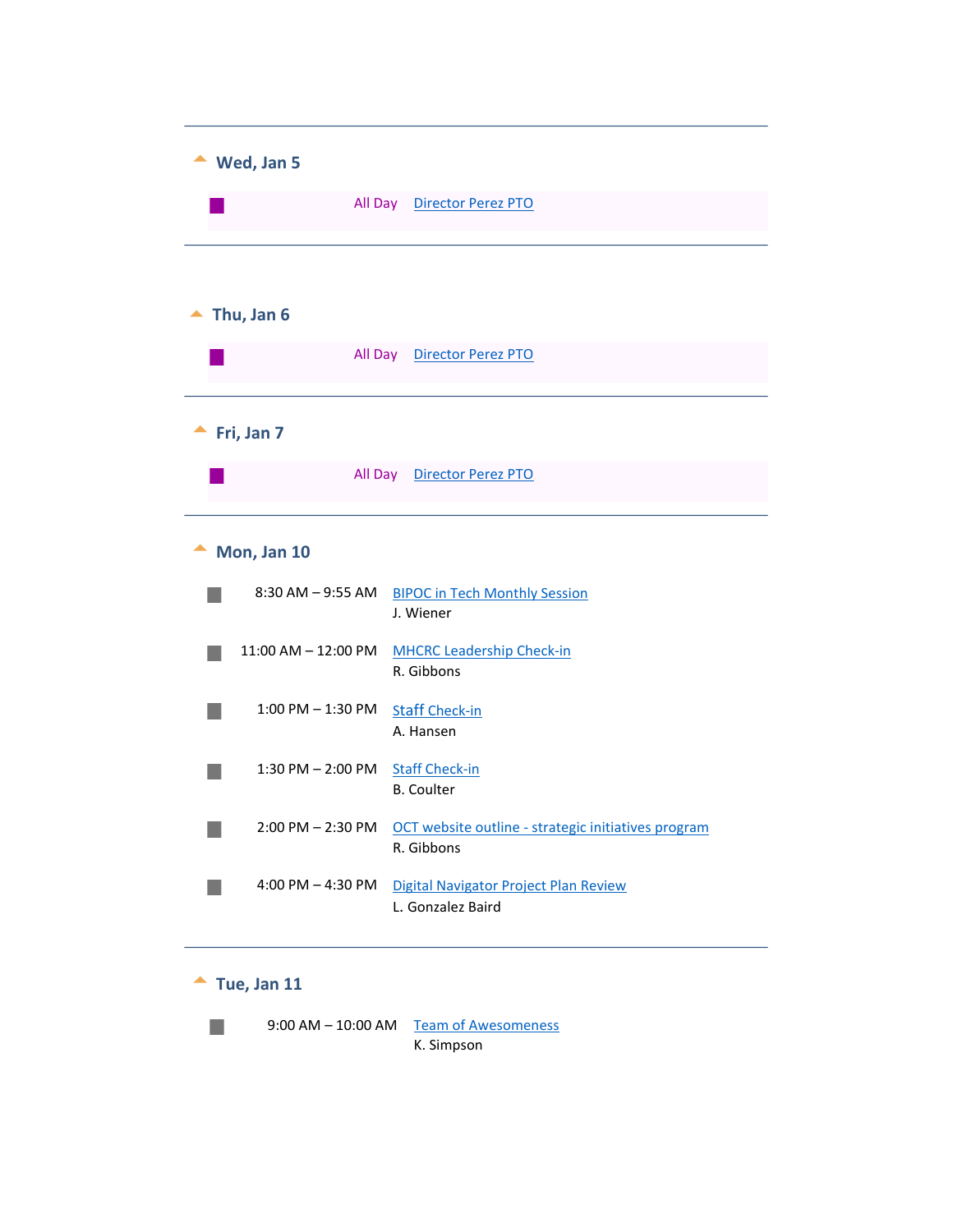| $9:30$ AM $-11:30$ AM   | Bureau of Planning & Sustainability and Smart City PDX<br><b>Work Session</b><br>City Council |
|-------------------------|-----------------------------------------------------------------------------------------------|
| $11:30$ AM $- 12:00$ PM | <b>Staff Check-in</b><br>M. Schwartz                                                          |
| $2:00$ PM $- 2:30$ PM   | <b>FUP Team Meeting</b><br>M. Riddick; K. Daschel; J. Eddings; J. Li, A. Hansen               |
| 4:00 PM $-$ 4:30 PM     | Directors 2x Weekly Check-in<br>T. Rinehart                                                   |

# <span id="page-2-0"></span>**Wed, Jan 12**

| $8:30$ AM $-9:15$ AM  | <b>Staff Check-in</b><br>R. Gibbons                  |
|-----------------------|------------------------------------------------------|
| $12:30$ PM $-1:30$ PM | <b>BIPOC in Tech Check-in</b><br>L. Gonzalez Baird   |
| $3:30$ PM $-4:15$ PM  | Strategic Initiatives Team meeting<br>R. Gibbons     |
| $4:15$ PM $-5:00$ PM  | <b>DIN/DEAP Planning Team meetings</b><br>R. Gibbons |
| $6:00$ PM $-6:45$ PM  | Dyad                                                 |

# $\triangle$  Thu, Jan 13

<span id="page-2-1"></span>

| $9:00$ AM $-10:00$ AM   | <b>Quarterly Audit Review</b><br>Perez, Elisabeth  |
|-------------------------|----------------------------------------------------|
| $10:15$ AM $- 11:15$ AM | <b>SWF</b> justification discussion<br>R. Crocker  |
| $10:30$ AM $- 12:00$ PM | City-wide COOP meeting<br>R. Nerwal                |
| $11:15$ AM $-12:00$ PM  | <b>Ziply Renewal prep</b><br>B. Coulter            |
| $1:30$ PM $- 2:00$ PM   | Talk about your vision for OCT positions<br>B. Fox |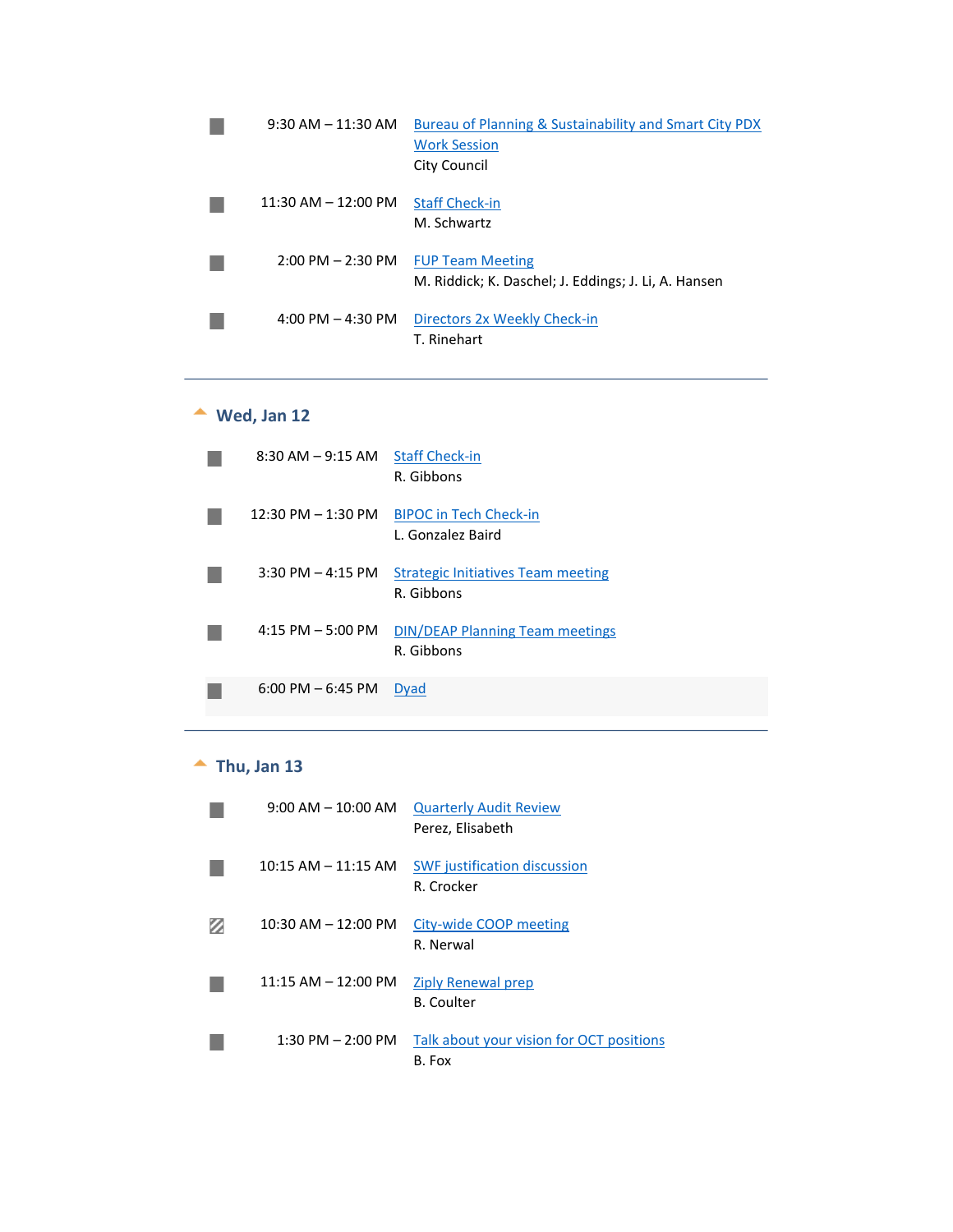| $2:00$ PM $- 2:30$ PM               | Elisabeth/Kevin check-in<br>K. Martin              |
|-------------------------------------|----------------------------------------------------|
| $2:30$ PM $-3:00$ PM                | <b>Finance Meeting</b><br>M. Wong; R. Gibbons      |
| $3:00 \text{ PM} - 3:45 \text{ PM}$ | <b>MetroEast Leadership Check-in</b><br>R. Gibbons |
| $3:00 \text{ PM} - 4:00 \text{ PM}$ | <b>Policy Meeting</b><br>A. Miranda                |
| 4:00 PM $-$ 4:30 PM                 | Directors 2x Weekly Check-in<br>T. Rinehart        |

# <span id="page-3-0"></span>**Fri, Jan 14**

| $8:30$ AM $-9:00$ AM                | <b>Staff Check-in</b><br>A. Miranda                                                                                           |
|-------------------------------------|-------------------------------------------------------------------------------------------------------------------------------|
| $9:00$ AM $-9:30$ AM                | <b>Budget Preparation Meeting</b><br>Wong, Michael                                                                            |
| $9:45$ AM $-10:30$ AM               | MEET: Cmr. Rubio/Elisabeth Perez, Office for<br>Community Technology (OCT) Director (Mona)<br>Commissioner Rubio; M. Schwartz |
| $10:30$ AM $-12:20$ PM              | <b>Work Session</b><br>R. Gibbons                                                                                             |
| $12:00$ PM $-1:00$ PM               | <b>IAC RF Working Group Meeting</b><br>T. Marcus                                                                              |
| $4:00 \text{ PM} - 4:40 \text{ PM}$ | Draft Add Packages related to BIPOC in Tech Group<br>J. Wiener; L. Gonzalez Baird                                             |

# **Mon, Jan 17**

 $\mathbb{R}^n$ 

<span id="page-3-2"></span><span id="page-3-1"></span>

| All Dav | Martin Luther King, Jr. Day            |
|---------|----------------------------------------|
|         | City Holiday Observed – Offices Closed |

**Tue, Jan 18**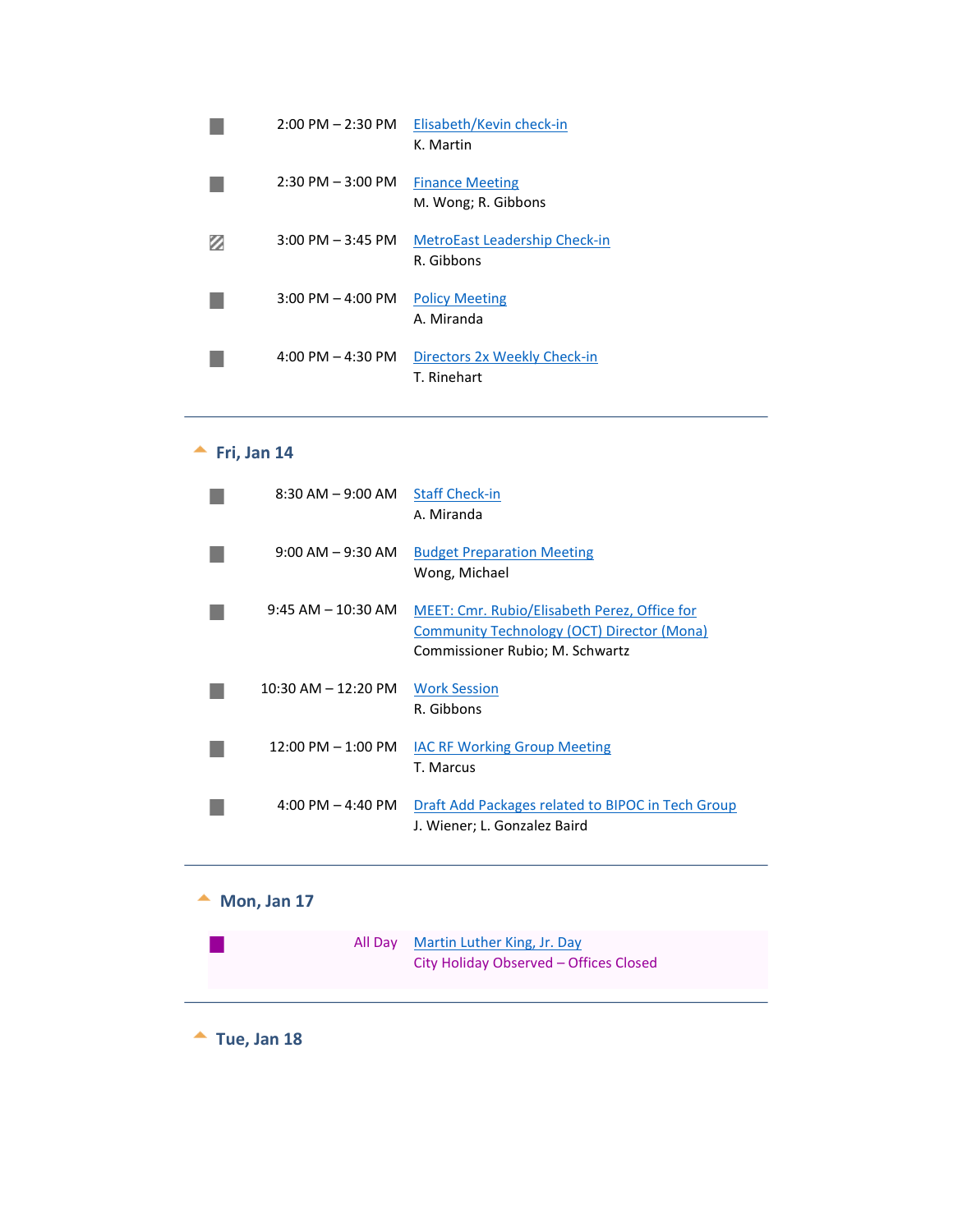| 10:00 AM - 10:30 AM     | <b>MHCRC Team meeting</b><br>R. Gibbons; B. Coulter; A. Hansen, R. DeBey; E. Perez |
|-------------------------|------------------------------------------------------------------------------------|
| $10:30$ AM $- 11:00$ AM | <b>BHR/OCT Check-in</b><br>A. Lane                                                 |
| $11:00$ AM $- 11:30$ AM | <b>Community Leads Follow-Up</b><br>C. Kendrick; A. Miranda; A. Macaysa            |
| $11:30$ AM $- 12:00$ PM | OCT/Prosper Viz.<br>L. Gonzalez Baird                                              |
| $1:00$ PM $-1:30$ PM    | <b>Staff Check-in</b><br>A. Hansen                                                 |
| $2:00$ PM $-3:00$ PM    | <b>Executive Team Meeting</b><br>A. Miranda; R. Gibbons; J. Li                     |
| 3:30 PM $-$ 4:00 PM     | <b>Staff Check-in</b><br>A. Miranda                                                |
| 4:00 PM $-$ 4:30 PM     | <b>Retreat Goals</b><br>R. Gibbons                                                 |
|                         |                                                                                    |

# <span id="page-4-0"></span>**Wed, Jan 19**

| $8:30$ AM $-9:15$ AM                | <b>Staff Check-in</b><br>R. Gibbons                                                                                                                             |
|-------------------------------------|-----------------------------------------------------------------------------------------------------------------------------------------------------------------|
| $9:00$ AM $- 10:15$ AM              | <b>Broadband Breakfast Live Online</b><br>D. Clark                                                                                                              |
| $11:30$ AM $-12:00$ PM              | Digital Equity monthly check-in<br>A. Durbin                                                                                                                    |
| 12:00 PM - 12:30 PM                 | MHCRC executive session - presentation outline<br><b>B.</b> Coulter                                                                                             |
| $1:00 \text{ PM} - 1:15 \text{ PM}$ | <b>Check-in: OCT Signatory Authority</b><br>D. Bradley                                                                                                          |
| $1:00$ PM $- 2:00$ PM               | <b>OCT Team Meeting</b><br>A. Hansen; M. Wong; A. Miranda; R. Gibbons; J. Li; R.<br>DeBey; B. Coulter; L. Gonzalez Baird; J. Eddings; M.<br>Riddick; K. Daschel |
| $2:30$ PM $-3:00$ PM                | <b>Staff Check-in</b><br>M. Schwartz                                                                                                                            |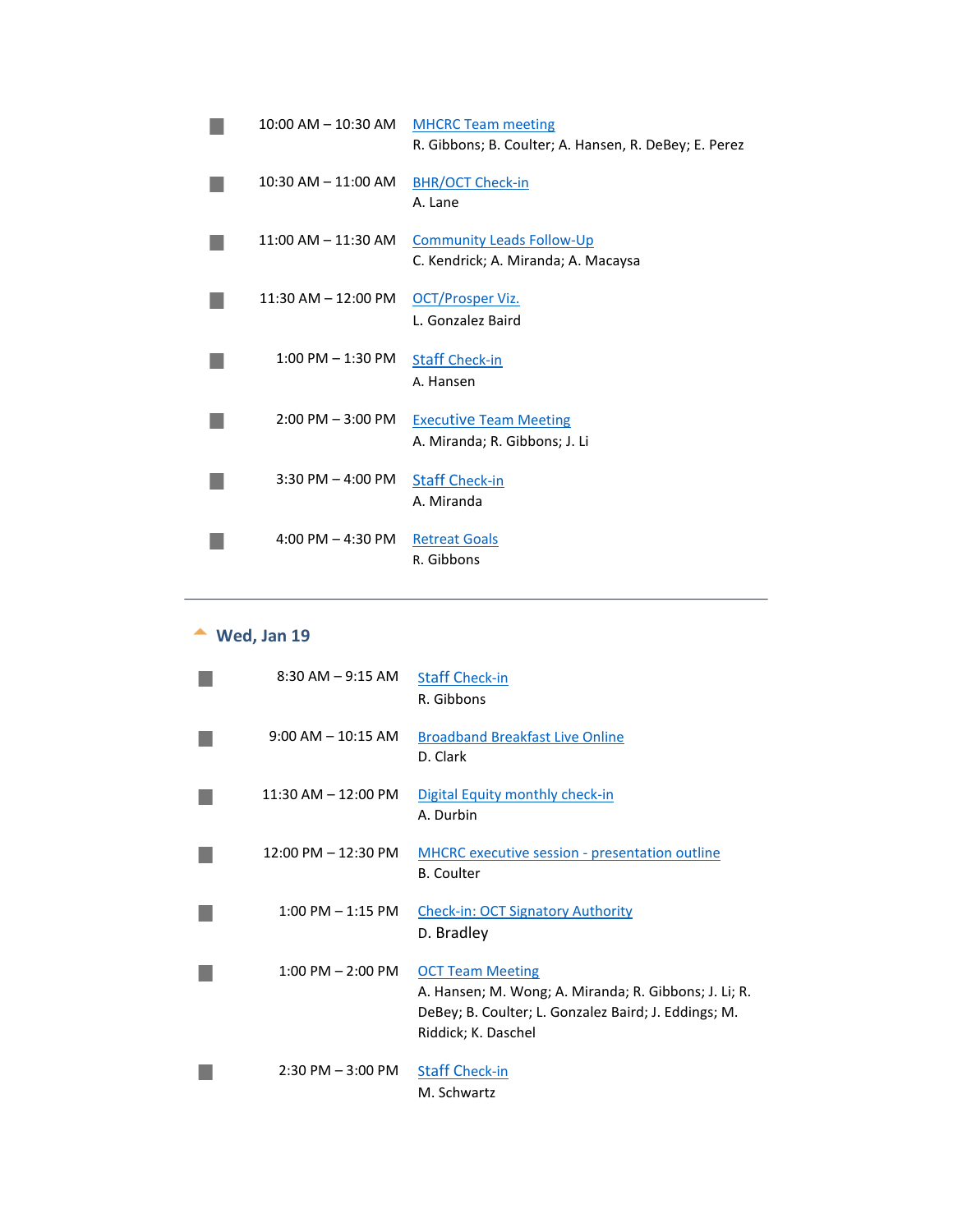|                                                                                                                      | $3:30$ PM $-$ 4:15 PM | <b>Strategic Initiatives Team meeting</b><br>R. Gibbons |
|----------------------------------------------------------------------------------------------------------------------|-----------------------|---------------------------------------------------------|
| <b>STATE OF STATE OF STATE OF STATE OF STATE OF STATE OF STATE OF STATE OF STATE OF STATE OF STATE OF STATE OF S</b> | $4:15$ PM $-5:00$ PM  | <b>DIN/DEAP Planning Team meetings</b><br>R. Gibbons    |
|                                                                                                                      | $6:00$ PM $-6:45$ PM  | Dyad                                                    |

# <span id="page-5-0"></span>**Thu, Jan 20**

| $8:00$ AM $-9:30$ AM    | <b>Negotiations Update Meeting</b><br>B. Coulter, J. Moss; R. Gibbons; G. Karish; T. Robinson; R.<br>Nielsen                         |
|-------------------------|--------------------------------------------------------------------------------------------------------------------------------------|
| $9:30$ AM $-9:50$ AM    | MetroEast/MHCRC Check in<br>M. Ramsay                                                                                                |
| $9:30$ AM $-10:30$ AM   | <b>Preliminary Funding Notification for CMCs</b><br>R. DeBey; R. Gibbons                                                             |
| $10:30$ AM $- 11:30$ AM | <b>First meeting - Ziply Franchise Renewal</b><br><b>B.</b> Coulter                                                                  |
| 12:00 PM - 1:00 PM      | Panel Prep Call - Digital Equity for All<br>S. Squier; E. Anderson; B. Jackson; A. Sample Ward; C.<br>Crago; A. Rodriguez; L. Adams; |
| $2:00$ PM $- 2:30$ PM   | Staff Check-in-in Elisabeth & Josh<br>J. Eddings                                                                                     |
| $2:00$ PM $-3:00$ PM    | <b>Policy Meeting</b><br>A. Miranda                                                                                                  |
| $2:30$ PM $-3:00$ PM    | <b>Finance Meeting</b><br>M. Wong; R. Gibbons                                                                                        |
| 4:00 PM $-$ 4:30 PM     | Directors 2x Weekly Check-in<br>T. Rinehart                                                                                          |
| 4:30 PM $-$ 5:00 PM     | ARPA budget proposal check in<br>R. Gibbons                                                                                          |

# **Fri, Jan 21**



<span id="page-5-1"></span>8:30 AM – 9:00 AM Prep for MHCRC Executive Session B. Coulter; R. Gibbons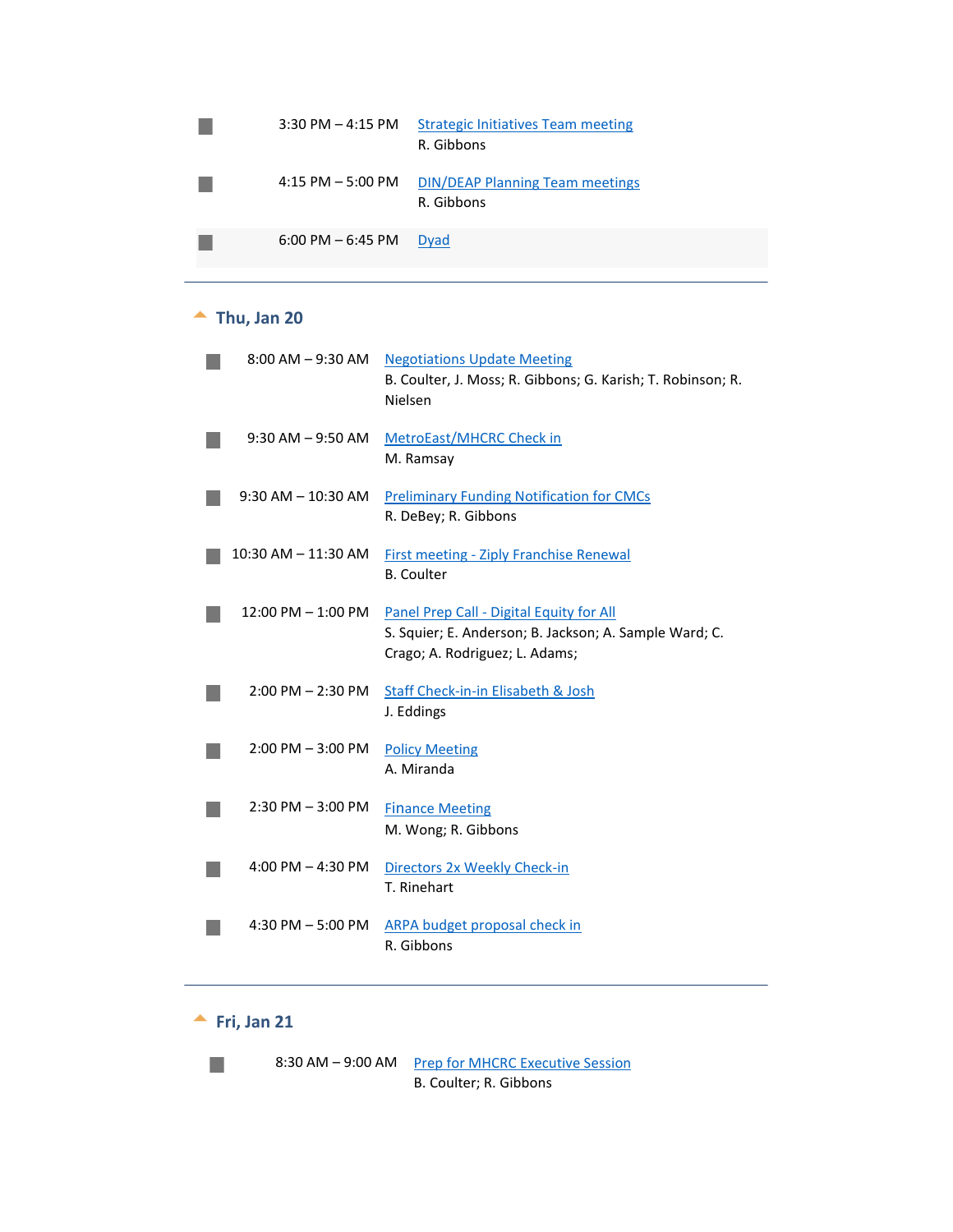| $8:45$ AM $-9:00$ AM  | <b>Community Broadband Planner Panelist Check-in</b><br>R. Gibbons; M. Hasaye; L. Gonzalez Baird; J. Wiener; A.<br>Hansen  |
|-----------------------|----------------------------------------------------------------------------------------------------------------------------|
| $9:00$ AM $- 2:30$ PM | <b>Hold Unidos</b>                                                                                                         |
| $2:45$ PM $-3:00$ PM  | <b>Community Broadband Planner Panelists check-in</b><br>R. Gibbons; M. Hasaye; L. Gonzalez Baird; J. Wiener; A.<br>Hansen |
| $3:20$ PM $-3:35$ PM  | Centurylink check communication<br>K. Daschel; M. Riddick; B. Coulter                                                      |
| $3:30$ PM $- 4:30$ PM | <b>Budget Preparation Meeting</b><br>M. Wong                                                                               |

# **Mon, Jan 24**

<span id="page-6-0"></span>

| $8:30$ AM $-9:15$ AM    | <b>BIPOC in Tech City of Portland Budget Requests</b><br>J. Wiener; B. Mancin; P. Neal; S. Flaherty Betin; A. Petett;<br>E. Navas; M. Rouse; K. Kubo; D. Moaning; J. Hyatt; D.<br>Johnson; C. Guillory; J. Klotz; R. Jones; S. Allen; L. Gonzalez<br>Baird; A. Park |
|-------------------------|---------------------------------------------------------------------------------------------------------------------------------------------------------------------------------------------------------------------------------------------------------------------|
| $10:00$ AM $- 11:00$ AM | <b>MHCRC Meeting January Agenda Check-in</b><br>Chair Studenmund; A. Hansen; R. Gibbons                                                                                                                                                                             |
| 11:00 AM - 12:00 PM     | eNATOA: Management of the ROW<br><b>B.</b> Coulter                                                                                                                                                                                                                  |
| $2:00$ PM $- 2:45$ PM   | <b>Public Records Request Meeting</b><br>J. Li; B. Coulter; A. Bejarano; K. McGair; M. Haium; J.<br>Johnston; C. Leon                                                                                                                                               |
| $3:00$ PM $-3:30$ PM    | ROW Code / PSCD Budget Request - Update<br>J. Eddings                                                                                                                                                                                                               |
| 4:00 PM $-$ 4:30 PM     | <b>Staff Check-in</b><br>M. Schwartz                                                                                                                                                                                                                                |
| 6:30 PM $-9:00$ PM      | <b>MHCRC Meeting</b><br>R. Gibbons; A. Hansen; B. Coulter; M. Wong; Chair<br>Studenmund; Commissioner Dennerline; Commissioner<br>Harden; Commissioner Thomas; Commissioner Roche; G.<br>Karish                                                                     |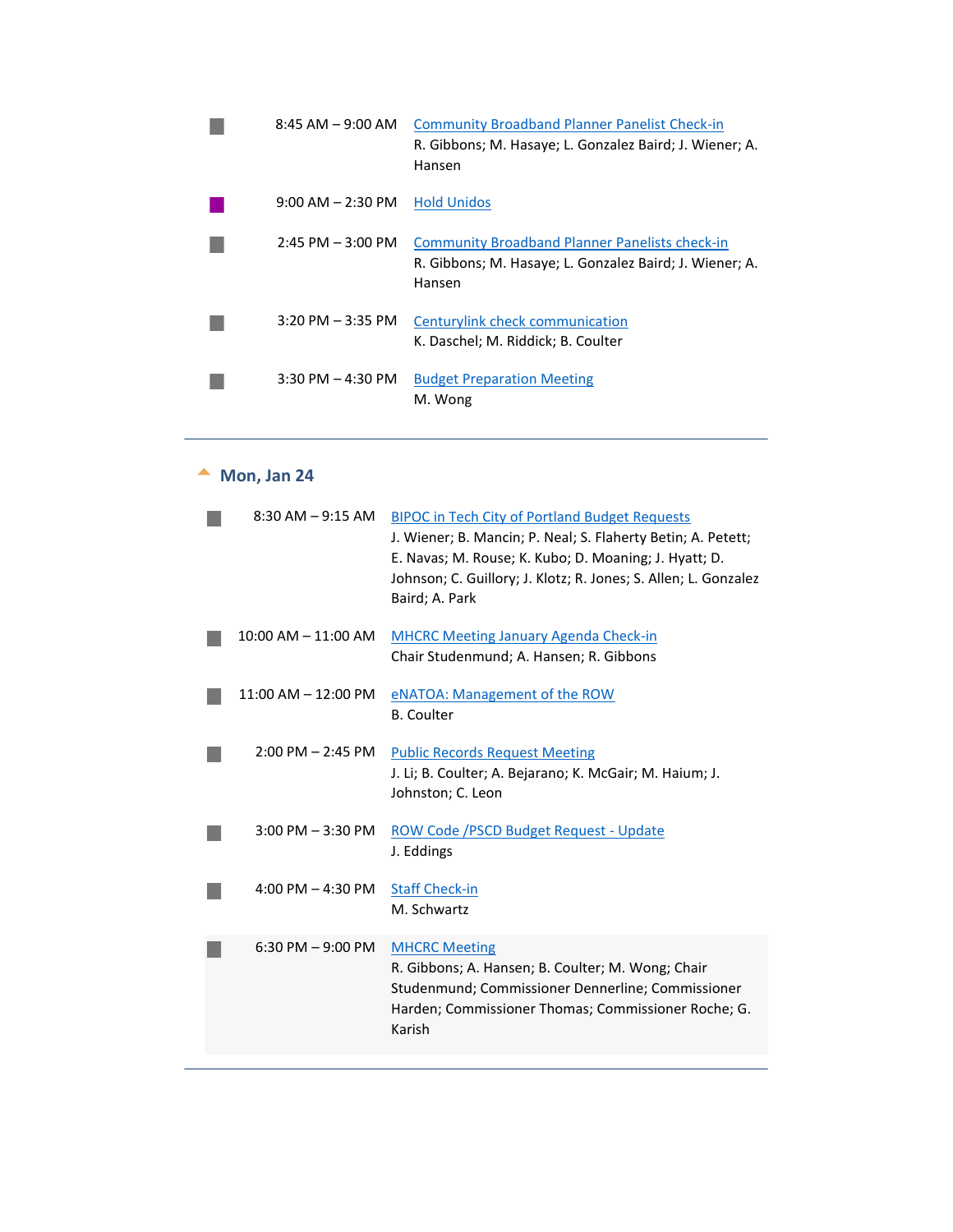#### **Tue, Jan 25**

<span id="page-7-0"></span>

| $9:00$ AM $-$ 10:00 AM  | <b>Team of Awesomeness</b><br>K. Simpson                                        |
|-------------------------|---------------------------------------------------------------------------------|
| $11:00$ AM $- 11:30$ AM | <b>Staff Check-in</b><br>A. Hansen                                              |
| $11:30$ AM $- 12:00$ PM | <b>Staff Check-in</b><br>K. Daschel                                             |
| 1:00 PM - 1:25 PM       | OCT/Prosper Connect on BIPOC in Tech Add Asks<br>J. Wiener                      |
| $1:30$ PM $-1:50$ PM    | Check-in<br>D. Posadas                                                          |
| $2:00$ PM $- 2:30$ PM   | <b>FUP Team Meeting</b><br>M. Riddick; K. Daschel; J. Eddings; J. Li; A. Hansen |
| $2:30$ PM $-3:00$ PM    | <b>Budget Check-in</b><br>M. Wong; A. Hansen                                    |
| $3:30$ PM $-$ 4:00 PM   | <b>Staff Check-in</b><br>A. Miranda                                             |
| 4:00 PM $-$ 4:30 PM     | Directors 2x Weekly Check-in<br>T. Rinehart                                     |
| 4:30 PM $-$ 5:00 PM     | <b>MHCRC Team Meeting</b><br>R. Gibbons; R. DeBey; B. Coulter; A. Hansen        |
| $5:30$ PM $-6:00$ PM    | Check-In<br>J. Schoene                                                          |

#### **Wed, Jan 26**

<span id="page-7-1"></span>

| $8:30$ AM $-9:15$ AM    | <b>Staff Check-in</b><br>R. Gibbons                |
|-------------------------|----------------------------------------------------|
| $9:00$ AM $-10:15$ AM   | <b>Broadband Breakfast Live Online</b><br>D. Clark |
| $10:00$ AM $- 10:30$ AM | <b>Staff Check-in</b><br>M. Riddick                |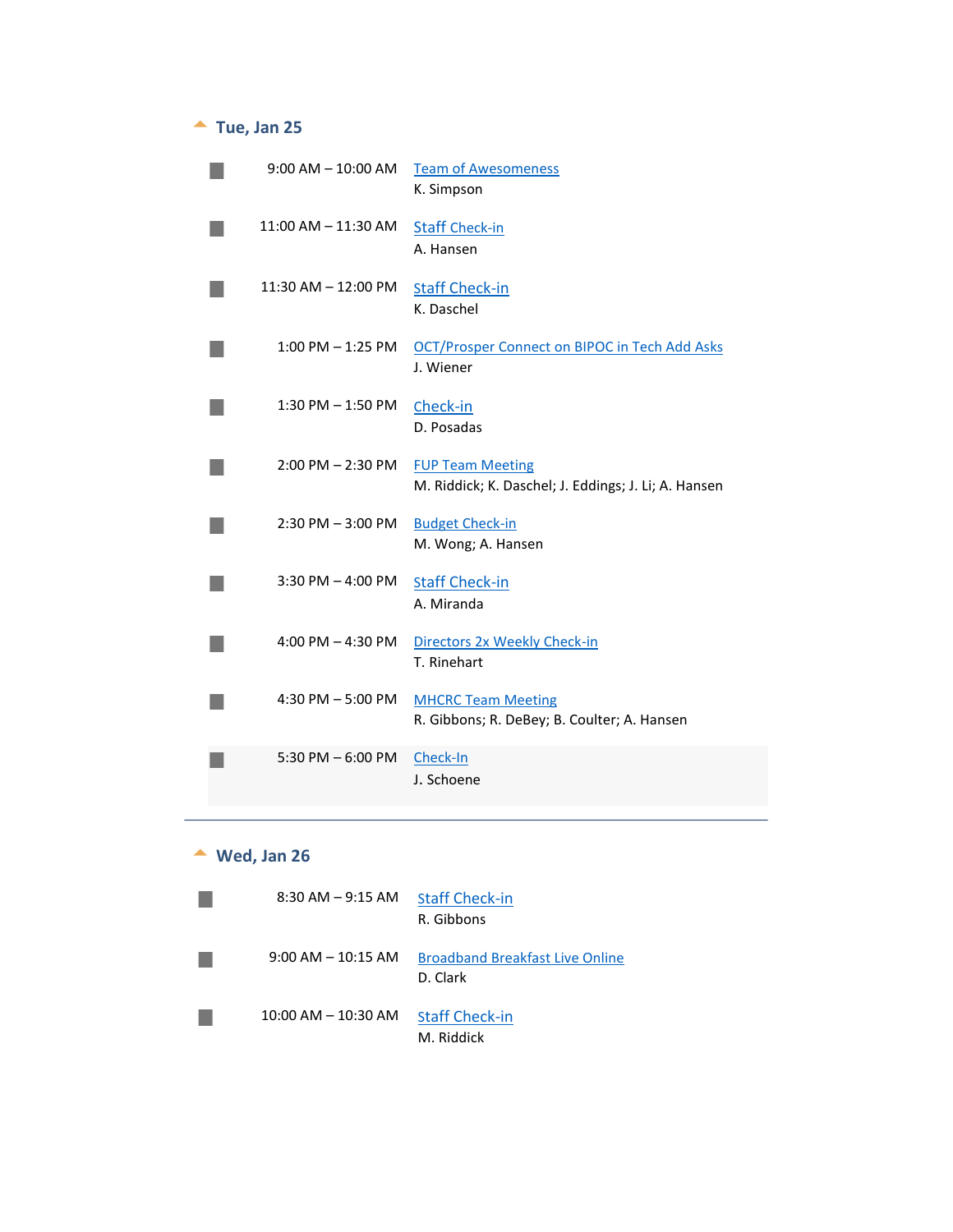| $11:00$ AM $- 11:30$ AM | Check-in<br>B. Fox                                                                                                                                                                                                       |
|-------------------------|--------------------------------------------------------------------------------------------------------------------------------------------------------------------------------------------------------------------------|
| $11:30$ AM $-11:50$ AM  | <b>Introductory Meeting w/ AT&amp;T's new External</b><br><b>Relations Director</b><br>A. Johnson                                                                                                                        |
| $1:00$ PM $- 2:00$ PM   | <b>Community Connectivity Meeting</b><br>S. Ali; N. Young; B. Fox; T. Massey; K. Carl; G. Dirks; K.<br>Martin; N. Clark; J. Moss; J. Farkas; R. Huizinga; E.<br>Harrison; R. Stavenjord; C. Castro; L. Morgan; K. Garcia |
| $2:00$ PM $- 2:30$ PM   | <b>Budget Check-in</b><br>M. Wong; A. Hansen                                                                                                                                                                             |
| $2:30$ PM $-$ 4:00 PM   | <b>Digital Inclusion Network Meeting</b><br>R. Gibbons                                                                                                                                                                   |
| 5:00 PM $-$ 5:30 PM     | Check- in<br>D. Posadas                                                                                                                                                                                                  |
| $6:00$ PM $-6:45$ PM    | Dyad                                                                                                                                                                                                                     |

#### **Thu, Jan 27**

<span id="page-8-0"></span>

| $7:30$ AM $-9:00$ AM    | 2022 Legislative Breakfast<br>Commissioner Hardesty; Commissioner Mapps;<br>Commissioner Rubio; Commissioner Ryan; Mayor<br>Wheeler |
|-------------------------|-------------------------------------------------------------------------------------------------------------------------------------|
| $8:30$ AM $-9:15$ AM    | <b>OCT Website - Structure Brainstorm</b><br><b>B.</b> Coulter                                                                      |
| $9:30$ AM $-9:45$ AM    | <b>OCT-LOC Check-in</b><br>J. Jones                                                                                                 |
| $10:15$ AM $-$ 10:45 AM | <b>Right of Way Matrix Review</b><br>K. Daschel                                                                                     |
| $11:00$ AM $- 11:30$ AM | Check-in<br>R. Crocker                                                                                                              |
| $1:00$ PM $- 2:00$ PM   | <b>Discuss Contract Conditions</b><br>B. Fox                                                                                        |
| $2:00$ PM $- 2:30$ PM   | Check-in<br>K. Martin                                                                                                               |